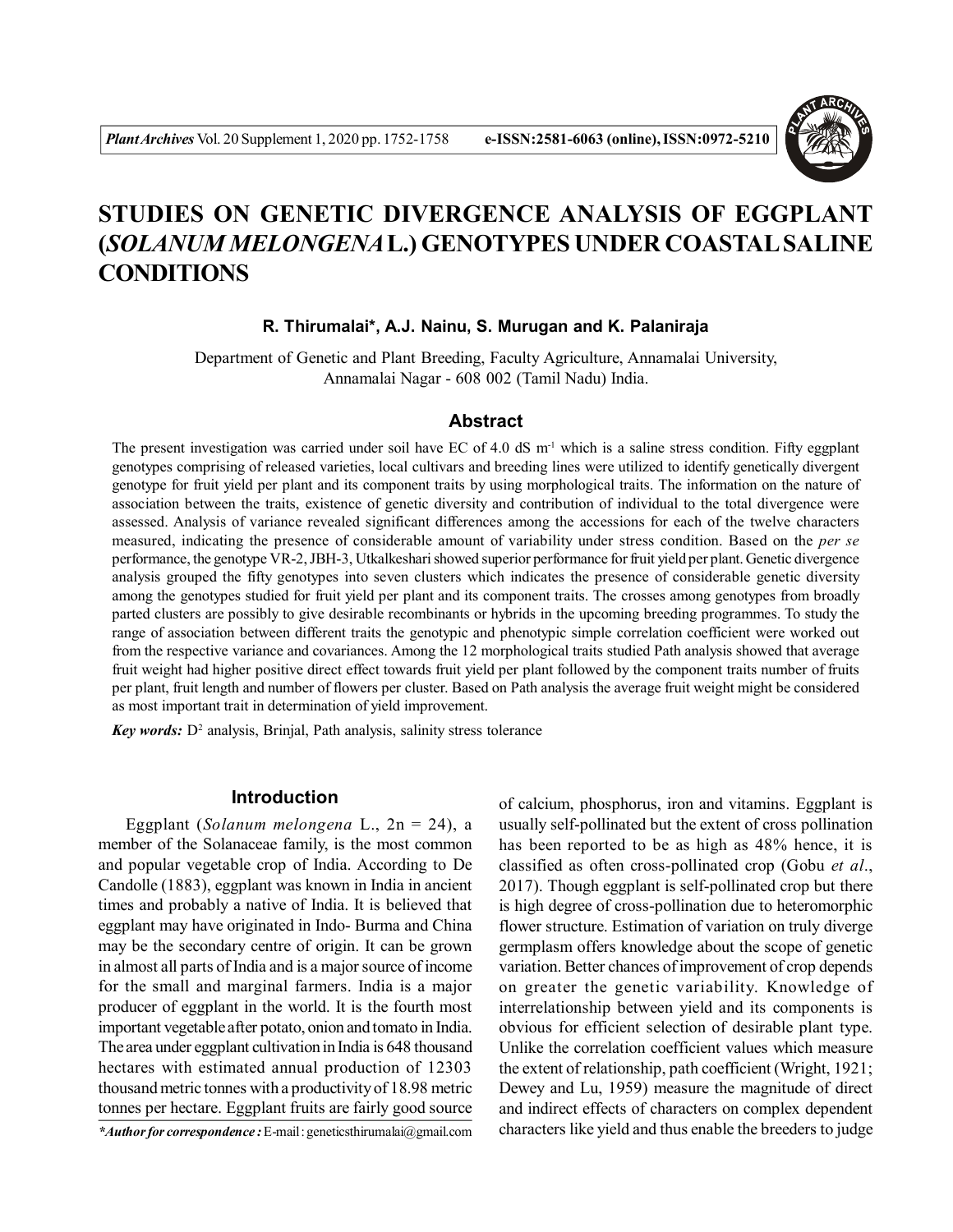best about the important component characters during selection.

Salt stress affects each phase of vegetable crop development including morphology, physiological function, yield, and nutritional value. Among crops, vegetables play vital role in the human diet because of their nutritional importance in providing vitamins, carbohydrates, proteins, and mineral nutrients. Unlukara *et al.,* 2010). Shalhevet *et al*., (1983) observed the fifty per cent of yield loss instigate in eggplant at irrigation water salinity, having EC of 8.5 dS m-1. Salinity stress harshly reduce the germination rate and seedling stages its affects the growth and development of eggplant (Akinci *et al*., 2004). Eggplant distinctly diminishes in both fruit weight and reduced number of fruits per plant under salinity stress condition. (Abbas *et al.,* 2010). Improving the salinity stress tolerance of eggplant has become the prime objective of eggplant growing zones. Even though ample improvement has been made in eggplant by Selection of saline tolerance genotypes for further crop improvement, achievement in development of salinity resistance eggplants with high salt tolerance has been limited. So far, only some studies have been reported to enhance the salinity tolerance of eggplant by to date (Yarra and Kirti, 2019) .

In the current study, the expression of eggplant which is significantly express the plant growth under salinity stress, as an important regulator of salinity tolerance in plants and can be used as a genetic resource for classical breeding of salinity tolerant crop varieties.

# **Materials and Methods**

#### **Experimental materials and location**

The experiment was conducted with 50 genotypes of eggplant, laid out in a Randomized Block Design (RBD) with two replications in the Plant Breeding Farm, Department of Genetics and Plant Breeding, Faculty of Agriculture, Annamalai University during the *kharif* season, 2017-2019. The experimental genotypes were collected from NBPGR, New Delhi and Vegetable Research Station, Tamil Nadu Agriculture University, Palur. All the recommended agronomic practices were given to raise typical growth and development of the crop. Random sampling was adopted and five plants were selected from each treatment in all replication for detailed studies on twelve different quantitative traits *viz*.,. days to first flowering, plant height (cm), number of branches per plant, number of flowers per cluster, number of fruits per cluster, days to first harvest, days to last harvest, number of fruits per plant, fruit length (cm), fruit breadth (cm), average fruit yield (gm), fruit yield per plant (gm).

# **Statistical analysis**

The mean values of all the traits under consideration were used for statistical analysis. The data were subjected to following statistical analysis.

#### **Analysis of variance**

Analysis of variance was performed to test the significance of difference between the lines for all the characters as per the method described by Panse and Sukhatme (1985).

# **Estimation of mean**

The mean values of all the treatments for the traits under study were worked out by dividing the total by corresponding number of observations.

$$
Mean(X) \quad \frac{1}{n} \int_{i=1}^{n} x i
$$

Where,

 $X = Mean$  of traits,  $xi =$ i th observation of population,

 $n =$ Numberofobservationper replication

#### **Genetic divergence analysis**

The genetic divergence between genotypes was estimated using Mahalanobis's  $D^2$  statistics (1936). The distance D from the sample was computed using the formula.

**Table 1:** Analysis of variance for twelve characters in fifty genotypes of eggplant.

variance

 $\mathfrak{g}$ 

for twelve characters

genotypes of eggplant

fifty; 묘.

*D2p = d1 S - 1d*

# **Correlation**

In order to study the extent of association between Table 1: Analysis different traits the genotypic and phenotypic simple correlation coefficient were worked out from the respective variance and covariances. The formula as

|                                                |                   |          |             |             |                    | Mean Sum of Square        |          |                 |                          |                                                                                                              |        |            |
|------------------------------------------------|-------------------|----------|-------------|-------------|--------------------|---------------------------|----------|-----------------|--------------------------|--------------------------------------------------------------------------------------------------------------|--------|------------|
| $\frac{1}{2}$ ource of $\frac{1}{2}$ Df        | <b>Days to</b>    | Plant    | Number      | Number of 1 | Number             | Days to                   | Days to  | Number of Fruit |                          | Fruit                                                                                                        | verage | Fruit      |
| ariation                                       | First             | Height   | of Branches | lowers per  | of Fruits          | First                     | Last     | Fruits          | Length                   | <b>Breadth</b>                                                                                               | Fruit  | yield      |
|                                                | lowering          |          | per Plant   | Clusters    | ner Cluster        | Harvest                   | Harvest  | per Plant       |                          |                                                                                                              | Weight | er plant   |
| $p$ lication $\begin{vmatrix} 2 \end{vmatrix}$ | 523.931           | 1393.160 | 4.0278      | 2.144       | $\overline{0.819}$ | $\frac{789.531}{31.56**}$ | 3668.045 | 135.852         | $\frac{13.122}{24.08**}$ |                                                                                                              |        | 503356.2   |
| $j$ enotype $  49  $                           | 22.653** 101.76** |          | $6.534***$  | $3.82**$    | $1.61**$           |                           |          | $224.70***$     |                          | $\begin{array}{ c c c }\n\hline\n488.742 & 488.7425 \\ \hline\n1940.74** & 1940.74** \\ \hline\n\end{array}$ |        | 2995901 ** |
| Error                                          | 8.998             | 24.511   | 0.0836      | 0.043       | 0.017              | 14.523                    | 69.198   | 2.944           | 0.278                    | 12.996                                                                                                       | 12.996 | 5967.92    |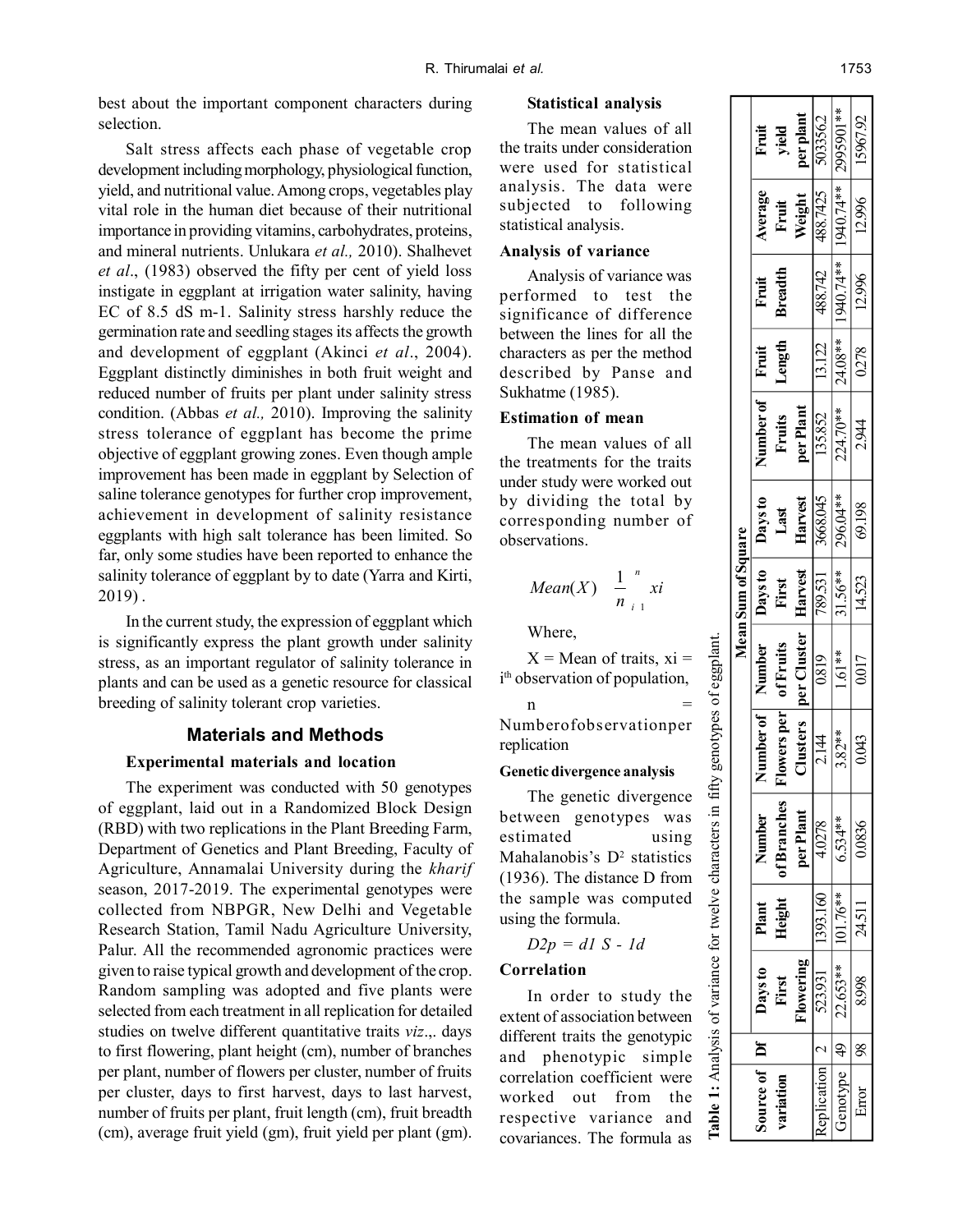| Genotypes        | Days to   | Plant  | Number of | Number of   | Number of  | Days to | Days to    | Number    | Fruit     | Fruit    | Average    | Fruit     |
|------------------|-----------|--------|-----------|-------------|------------|---------|------------|-----------|-----------|----------|------------|-----------|
| characters       | first     | height | branches  | flowers per | fruits per | first   | last       | of fruits | length    | breadth  | fruit      | yield     |
|                  | flowering |        | per plant | clusters    | cluster    | harvest | harvest    | perplant  |           |          | weight     | per plant |
| ICO 216264       | 57.00     | 99.02  | 4.00      | 3.01        | 2.00       | 72.00   | 147.00     | 31.01     | 7.83      | 3.53     | 67.02**    | 2077.04   |
| ICO 216794       | 59.02     | 102.04 | 4.00      | 3.00        | 2.00       | 76.02   | 163.03     | $43.00**$ | 643       | 5.10     | 38.58      | 1655.58   |
| ICO 241678       | 58.01     | 97.01  | 5.00      | 2.01        | 3.00       | 73.00   | 170.01     | 29.04     | 738       | 4.82     | 26.30      | 762.76    |
| ICO 316294       | 61.02     | 109.02 | 4.01      | 3.00        | 3.00       | $80.00$ | $80.00**$  | 18.00     | 650       | 5.89*    | 88.10**    | 1585.85   |
| ICO 329327       | 62.01     | 107.03 | 5.02      | 2.00        | 2.00       | 75.02   | 153.02     | 31.01     | 5.19      | 4.15     | 56.36      | 1745.32   |
| ICO 334660       | 58.02     | 98.02  | 5.01      | 3.01        | 2.00       | 70.00*  | 168.03     | 20.02     | 4.58      | 4.63     | $71.82**$  | 1436.03   |
| ICO 334729       | 63.04     | 93.00  | 8.02      | 4.00        | 2.00       | 71.00   | 170.01     | 28.01     | 8.29      | 5.36     | $108.20**$ | 3029.66** |
| ICO 336474       | 59.03     | 95.00  | 4.00      | 2.00        | $4.00**$   | 74.01   | 149.02     | 36.00**   | 827       | 5.89*    | 80.76**    | 2905.25** |
| ICO 344674       | 62.01     | 111.00 | 3.02      | 4.00        | 2.00       | 76.02   | 162.03     | 35.00*    | 7.62      | 2.50     | 89.32**    | 3125.59** |
| ICO 354727       | 63.04     | 99.01  | 5.01      | 4.01        | 2.00       | 70.00*  | $173.00*$  | 25.01     | 533       | 5.54     | 36.05      | 900.09    |
| ICO 354749       | 60.02     | 108.04 | 3.00      | 4.00        | 2.00       | 72.00   | $80.00**$  | 38.00**   | 8.41      | 4.10     | 21.02      | 798.02    |
| ICO 355370       | 57.00     | 96.04  | 5.02      | 1.99        | 4.00**     | 73.00   | 167.01     | 23.01     | 7.95      | 4.89     | 21.08      | 483.03    |
| ICO 361838       | 59.03     | 105.01 | 3.00      | 5.00        | 1.99       | 79.01   | 159.03     | 38.00**   | 8.73      | 471      | 61.67      | 2318.05** |
| ICO 373485       | 62.01     | 99.02  | 3.02      | 3.01        | 2.99       | 76.04   | 148.01     | 42.00**   | $15.29**$ | 5.16     | 90.463*    | 3796.82** |
| ICO 374777       | 60.03     | 98.03  | 5.00      | 5.00        | 2.00       | 78.03   | 153.02     | 26.01     | 645       | 533      | $10.33**$  | 2867.85** |
| ICO 382587       | 57.00     | 92.00  | 6.01      | 3.00        | 2.00       | 77.02   | 170.03     | 21.04     | 7.40      | 5.04     | 43.28      | 907.25    |
| ICO 383119       | 59.02     | 105.02 | 5.00      | 5.00        | $5.01***$  | 72.00   | 146.00     | 30.02     | 10.49*    | 534      | 46.76      | 1401.02   |
| ICO 394902       | 62.01     | 115.00 | 4.02      | 2.01        | 2.00       | 71.00   | 167.01     | 38.00**   | 10.09*    | 4.90     | 71.39**    | 2709.40** |
| ICO 398820       | 61.03     | 89.00* | 5.00      | 1.99        | 2.00       | 76.04   | 156.02     | 20.01     | 11.69**   | 7.49**   | 68.24**    | 1364.04   |
| ICO 411485       | 59.02     | 108.01 | 3.99      | 2.01        | 2.02       | 75.01   | 149.03     | 40.00**   | $16.59**$ | $6.88**$ | 63.05*     | 2520.08** |
| ICO 422586       | 55*00     | 96.04  | 3.02      | 3.00        | 3.02       | 74.03   | $174.00**$ | 25.01     | 5.72      | 5.19     | 65.12*     | 1625.07   |
| ICO 427008       | 57.00     | 109.02 | 3.02      | 4.01        | 2.00       | 78.03   | 162.01     | 18.00     | 648       | 5.67**   | 32.06      | 576.03    |
| ICO 427029       | 63.01     | 93.00  | 4.01      | 2.00        | 3.07       | 79.02   | 177.00**   | $40.00**$ | 7.42      | 4.65     | 40.19      | 1604.08   |
| ICO 545862       | 61.00     | 104.01 | 4.99      | 3.00        | 2.00       | 72.00   | 169.01     | 32.01     | 625       | 5.13     | 26.54      | 848.03    |
| ICO 545871       | 59.01     | 96.03  | 5.99      | 4.99        | 2.08       | 81.01   | 167.03     | 43.00**   | 7.13      | 4.15     | 50.31      | 2162.98*  |
| ICO 545916       | 62.03     | 89.00* | 3.99      | 5.01        | 2.99       | 76.04   | 174.00*    | 26.03     | 7.45      | 5.99**   | 53.09      | 1378.03   |
| Whitish blue and |           |        |           |             |            |         |            |           |           |          |            |           |
| ripped brinjal   | 61.02     | 93.00  | 4.00      | 3.01        | 4.05       | 74.02   | 179.00**   | 19.02     | 6.19      | $6.88**$ | 41.64      | 790.47    |
| Venyutha         |           |        |           |             |            |         |            |           |           |          |            |           |
| round brinjal    | 57.01     | 98.04  | 8.02**    | 2.00        | 2.01       | 72.00   | 166.02     | 24.04     | 642       | 5.87**   | 29.81      | 715.22    |
| Namakkal brinjal | 63.00     | 93.00  | 6.02      | 1.99        | 3.03       | 71.00   | 147.00     | $40.00**$ | $12.19**$ | 5.59     | 28.39      | 1132.05   |
| Utha brinjal     | 56.00*    | 108.01 | 4.01      | 2.01        | 2.00       | 77.04   | 161.02     | 16.00     | 10.18**   | 4.50     | 21.06      | 336.09    |
| Udumalai brinjal | 58.03     | 97.04  | 4.00      | 4.01        | 2.00       | 75.03   | 169.01     | 30.02     | 13.08**   | $6.59**$ | 81.35**    | 2439.04** |

Table 2: Mean performance for twelve traits of eggplant genotypes. **Table 2:** Mean performance for twelve traits of eggplant genotypes.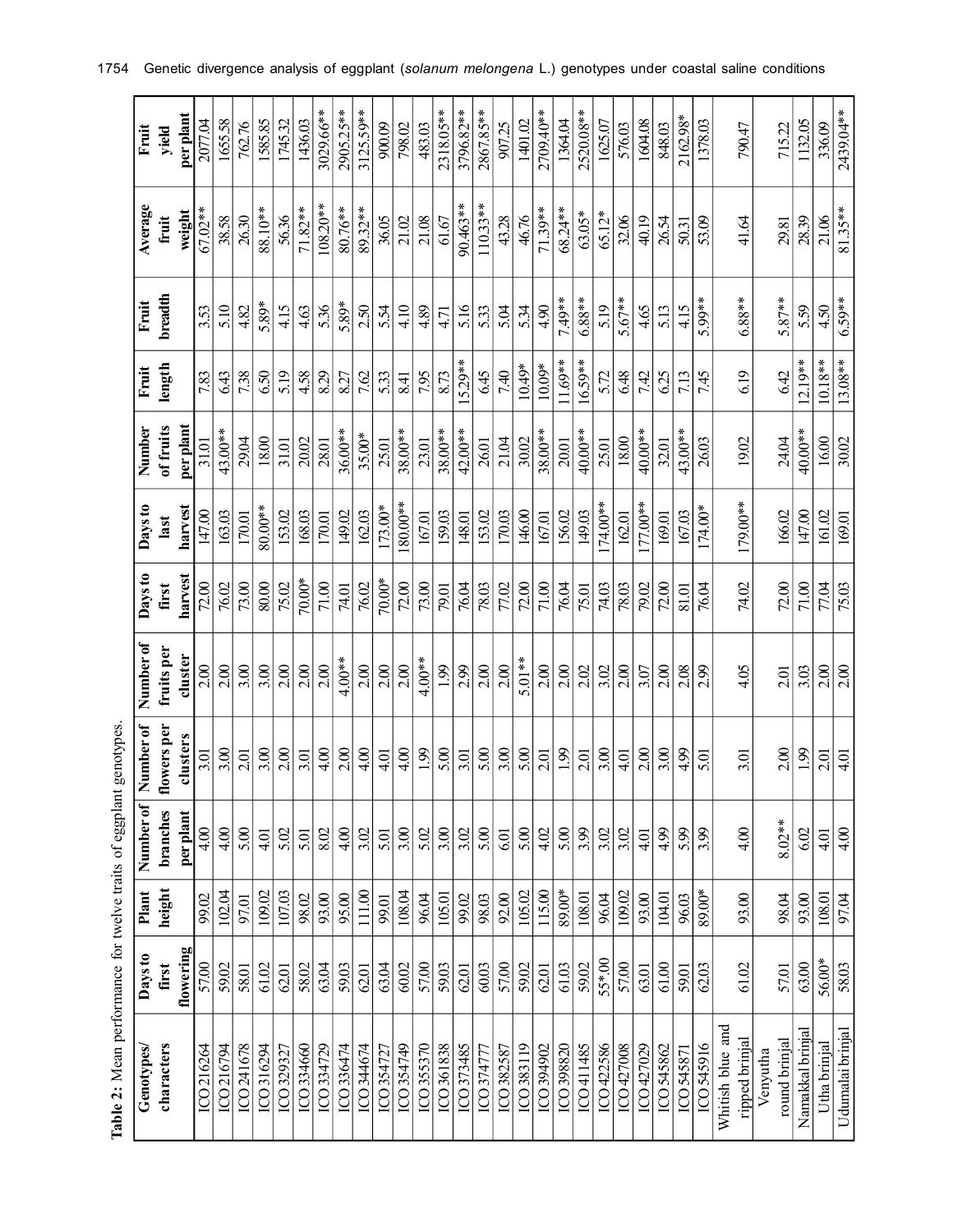| Genotypes/           | Days to   | Plant  | Number of | Number of   | Number of       | Days to | Days to   | Number    | Fruit     | Fruit    | Average    | Fruit     |
|----------------------|-----------|--------|-----------|-------------|-----------------|---------|-----------|-----------|-----------|----------|------------|-----------|
| characters           | first     | height | branches  | flowers per | fruits per      | first   | last      | of fruits | length    | breadth  | fruit      | yield     |
|                      | flowering |        | per plant | clusters    | cluster         | harvest | harvest   | per plant |           |          | weight     | per plant |
| Udumalai samba       |           |        |           |             |                 |         |           |           |           |          |            |           |
| kathari              | 61.02     | 96.02  | 5.04      | 5.01        | $\overline{21}$ | 78.01   | 155.02    | 35.00*    | $189**$   | 445      | 77.92**    | 2595.14** |
| Vellore mullukathari | 63.03     | 99.03  | 4.01      | 3.01        | 3.00            | 73.00   | $172.00*$ | 39.00**   | 7.53      | $6.39**$ | 61.20      | 2386.88** |
| Dindugalkathari      | 65.00     | 101.01 | 5.00      | 3.01        | 2.00            | 78.02   | 163.03    | 36.00**   | $2.88**$  | 453      | 51.42      | 1850.47   |
| Brinjal thorn        | 64.03     | 93.00  | 6.00      | 3.01        | 2.00            | 72.00   | 165.01    | 26.03     | $10.40*$  | 5.98**   | 60.87      | 1580.83   |
| Arkakusumakar        | 54.00**   | 98.04  | 4.04      | 5.01        | 2.00            | 80.00   | 167.02    | 18.00     | 7.00      | 3.30     | 34.06      | 612.07    |
| CVK                  |           |        |           |             |                 |         |           |           |           |          |            |           |
| Sirukkaraisivappu    | 59.01     | 104.02 | 6.00      | 4.01        | 2.09            | 71.00   | 149.03    | 33.04     | 8.54      | $6.18**$ | 61.54      | 2029.54   |
| Udavai green         |           |        |           |             |                 |         |           |           |           |          |            |           |
| brinjal              | 60.03     | 102.01 | 4.01      | 4.01        | 204             | 81.00   | 157.01    | 28.01     | 651       | 4.87     | 26.81      | 750.43    |
| Pusaupkar            | 61.02     | 95.00  | 7.00**    | 5.01        | 3.00            | 73.00   | 160.03    | 41.00**   | 935       | 534      | 49.92      | 2045.90   |
| Aussay               | 56.00*    | 98.04  | 4.00      | 3.01        | 2.00            | 72.00   | 76.00**   | 44.00**   | 8.82      | 4.16     | $71.31**$  | 3137.22** |
| Utkalkeshari         | 64.02     | 99.03  | 5.04      | 5.01        | 2.00            | 76.01   | 163.02    | 41.00**   | $10.88*$  | 5.79*    | $118.57**$ | 4858.56** |
| Utkaljiyoti          | 60.02     | 97.01  | 7.01**    | 4.01        | 2.00            | 78.03   | 148.03    | 30.03     | 696       | $6.28**$ | 96.73**    | 2901.07** |
| JBH-3                | 62.03     | 98.04  | $8.03***$ | 5.01        | 2.99            | $71.00$ | 164.01    | 46.00**   | $1.88**$  | 4.82     | 71.86**    | 3302.84** |
| VR-2                 | 64.01     | 103.03 | 3.04      | 5.01        | 2.00            | 75.03   | 179**     | 45.00**   | $1.49**$  | 7.09**   | 62.09      | 2790.06** |
| DMU-1                | 59.03     | 95.00  | 7.01**    | 401         | 3.00            | 76.02   | 165.03    | 29.02     | 9.04      | 5.68     | 41.22      | 1194.89   |
| KKM-I                | 55.00*    | 98.03  | 4.00      | 4.99        | 2.00            | 74.01   | 146.00    | 36.00**   | 7.01      | 4.46     | 33.43      | 1202.47   |
| Punjab               |           |        |           |             |                 |         |           |           |           |          |            |           |
| sadabahar            | 59.02     | 104.01 | 7.04**    | 4.01        | 2.00            | 79.04   | 170.01    | 28.03     | 13.98**   | 3.84     | 43.05      | 1204.03*  |
| <b>PBNB-1</b>        | 62.03     | 93.00  | 3.01      | 2.01        | 3.00            | 80.00   | 165.00    | 18.00     | $1.99**$  | 3.63     | 99.42**    | 1789.26*  |
| PBNB-5               | 65.01     | 97.02  | 5.00      | 5.01        | 2.00            | 81.00   | 168.02    | 38.02     | $10.47**$ | 4.64     | 88.36**    | 3355.46** |
| PBNB-6               | 57.00     | 102.01 | $8.00**$  | 4.01        | $4.00**$        | 78.01   | 171.01    | 18.00     | 15.09**   | 4.71     | 47.68      | 856.83    |

Genotypic correlation coefficient

$$
(rg_{xy}) \quad \frac{Cov\,g_x\quad g_y}{\sqrt{\sigma g_x\quad \sigma^2 g_y}}
$$

Phenotypic correlation coefficient

$$
(rp_{xy}) \quad \frac{Cov \ p_x \ p_y}{\sqrt{\sigma p_x \ \sigma^2 p_y}}
$$

Significance of correlation coefficient was determined from the Fisher and Yates Table at 5 and 1 per cent level of significance. The 'r' values were compared against (n-2) degrees of freedom.

# **Path analysis**

The genotypic correlation coefficient between yield and its components were further partitioned into direct and indirect effects with the help of path coefficient analysis originally suggested by Wright (1921) and further outlined by Dewey and Lu (1959).

# **D2 Analysis**

The genetic diversity of all the 50 genotypes were worked out using Mahanolobis (1928) D<sup>2</sup> statistics.

# **Results and Discussion Analysis of variation**

Analysis of variance due to genotypes were highly significant for all the traits *viz.,* days to first flowering, plant height, number of branches per plant, number of flowers per cluster, number of fruits per cluster, days to first harvest, days to last harvest, number of fruits per plant, fruit length, fruit breadth, average fruit yield, fruit yield per plant (Table 1). This indicated that the genotypes selected for the present study were genetically dissimilar.The characters showing high degree of variations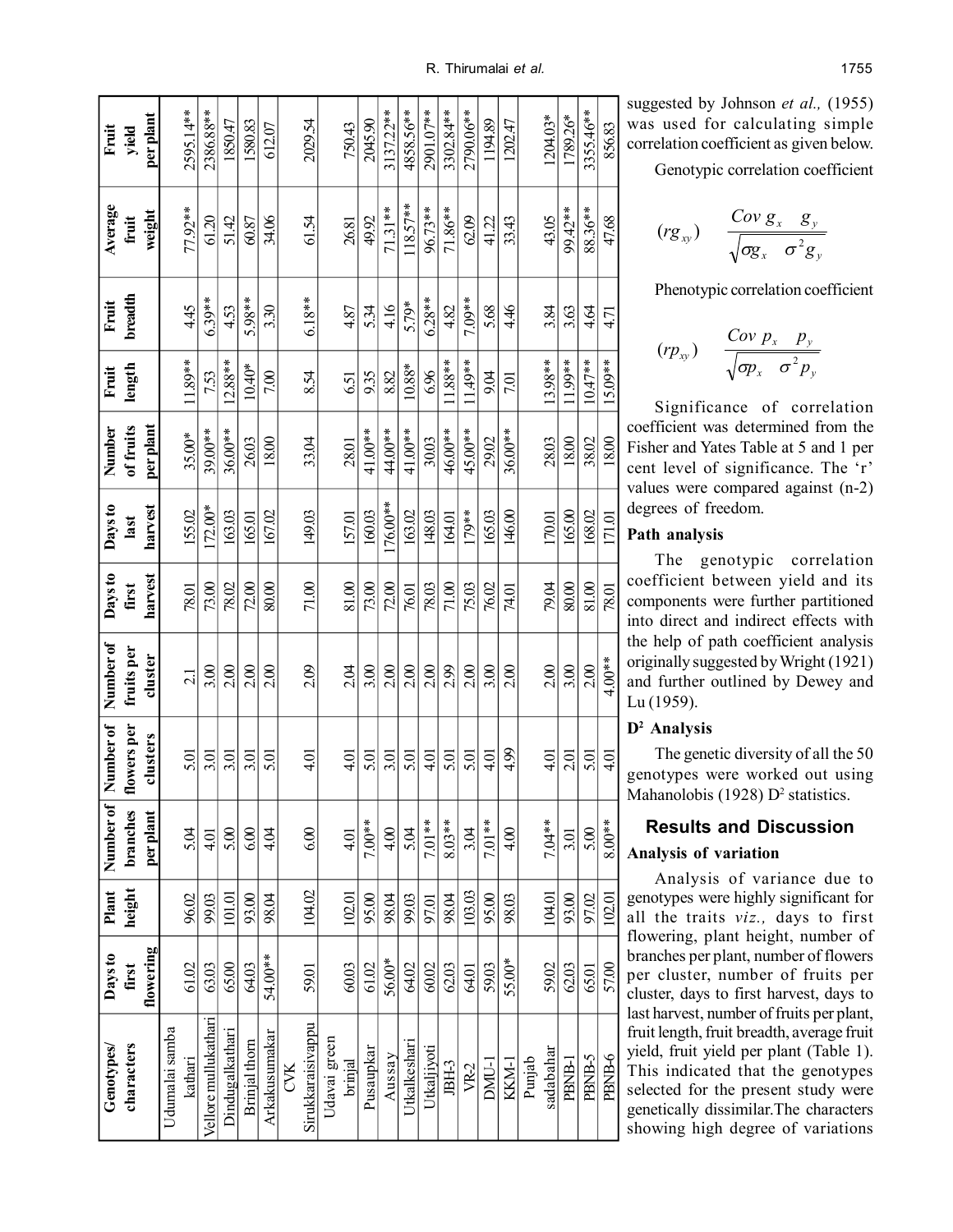have more scope for their further improvement (Mohanty 2002).

# **Mean performance**

*Per se* performance of the parents in yield and yield attributing traits is one of the simplest selectionmethod for identifying superior genotypes to identify successful parents. Here, among the fifty genotypes studied twenty one genotypes recorded higher mean value with positive significance ranged from 336.09 to 4858.56 for the fruit yield per plant. High fruit yield per plant with positive significant mean values recorded in UTKALKESHARI (4858.56), followed by ICO373485 (3796.82) followed by PBNB-5 (3355.46) respectively. The mean performances of the fifty genotypes for twelve traits are presented in Table 2.

In the present study the genotypes VR-2, JBH-3 and Utkalkeshari recorded significant mean for six agronomic traits out of twelve traits studied and the genotypes Aussay, Udumalai Samba Kathiri and ICO 411485 recorded significant mean for five agronomic traits out of twelve traits studied followed by the genotypes ICO373485, ICO3402 and Udumalai Brinjal recorded significant mean for four agronomic traits out of twelve traits studied. By considering the overall performance of the best ranked genotypes, the genotypes VR-2, JBH-3, Utkalkeshari can be selected as a best parent and can be used as a donor for hybridization programmes for developing high yielding genotypes followed by Aussay, Udumalai Samba Kathiri, and ICO 411405.

#### **Character contribution**

The relative contribution of individual traits towards the expression of genetic diversity is estimated over character wise  $d^2$  value. The influence of characters toward genetic divergence is an important criterion for selection of characters in hybridization programmes. The traits viz., Fruit yield per plant (36.16%), average fruit weight (16.65%) and number of fruits per plant (10.04%) were the topmost contributors towards total genetic divergence (Table 3). Comparable findings were observed by Bansal and Mehta (2007); Dutta *et al*., (2009) for genetic divergence in eggplant. The potential output of any crop is fundamentally esteemed in relations of yield per unit area.

#### **Correlation**

The information about the magnitude and the direction of correlation is used for judging improvement in one character which may cause simultaneous changes in other traits. Genotypic correlation coefficients among yield attributing traits, the average fruit weight (0.842), number of fruits per plant (0.621), days to first flowering (0.528), fruit length (0.310) and number of flowers per clusters (0.279) had significant positive correlation with yield per

plant at genotypic level (Table 4). At phenotypic level, positive correlation was observed in traits like average fruit weight (0.844), number of fruits per plant (0.626), days to first flowering (0.385), fruit length (0.319), number of flowers per cluster (0.290) (Table 5). From the results recorded we can conclude that these traits were influencing the yield of the crop. This interpretation were earlier supported by Kalda *et al*., (1996).

### **Path analysis**

The direct and indirect contribution of various independent characters on a dependent character with the inclusion of more characters in correlation study are measured by path co-efficient analysis. In this study, fruit yield was taken as dependent variable and the remaining characters were considered as independent variables. Path analysis (Table 6) showed that average fruit weight (0.769) had higher positive direct effect towards fruit yield (0.478) per plant followed by the component traits fruit length and number of flowers per cluster. As far as the indirect effects are considered, days to first flowering with average fruit weight (0.323), plant height with days to first flowering (0.030), number of branches per plant with days to first harvest (0.017), number of flowers per cluster with average fruit weight (0.145), number of fruits per cluster with days to first harvest (0.013), days to first harvest with average fruit weight (0.083), days to last harvest with days to first harvest (0.023), number of fruits per plant with average fruit weight (0.116), fruit length with average fruit weight (0.152), fruit breadth with average fruit weight (0.056) and average fruit weight with number of fruits per plant (0.072). The findings of previous work of Prabhu *et al*. (2008) are in line with the results obtained.

From the study ,it is concluded that average fruit weight is an important trait which could be used as a

**S. Character Percentage of No. contribution** 1. Days to First Flowering 01.01 2. Plant Height 04.89 3. Number of Branches per Plant 01.79 4. Number of Flowers per Clusters 02.53 5. Number of Fruits per Cluster 07.26 6. Days to First Harvest 01.14 7. Days to Last Harvest 06.28 8. Number of Fruits per Plant 10.04 9. Fruit Length 02.83 10. Fruit Breadth 09.33 11. Average Fruit Weight 16.65

12. Fruit yield per plant 36.16 TOTAL 100.00

**Table 3:** Relative contribution of different traits to genetic divergence.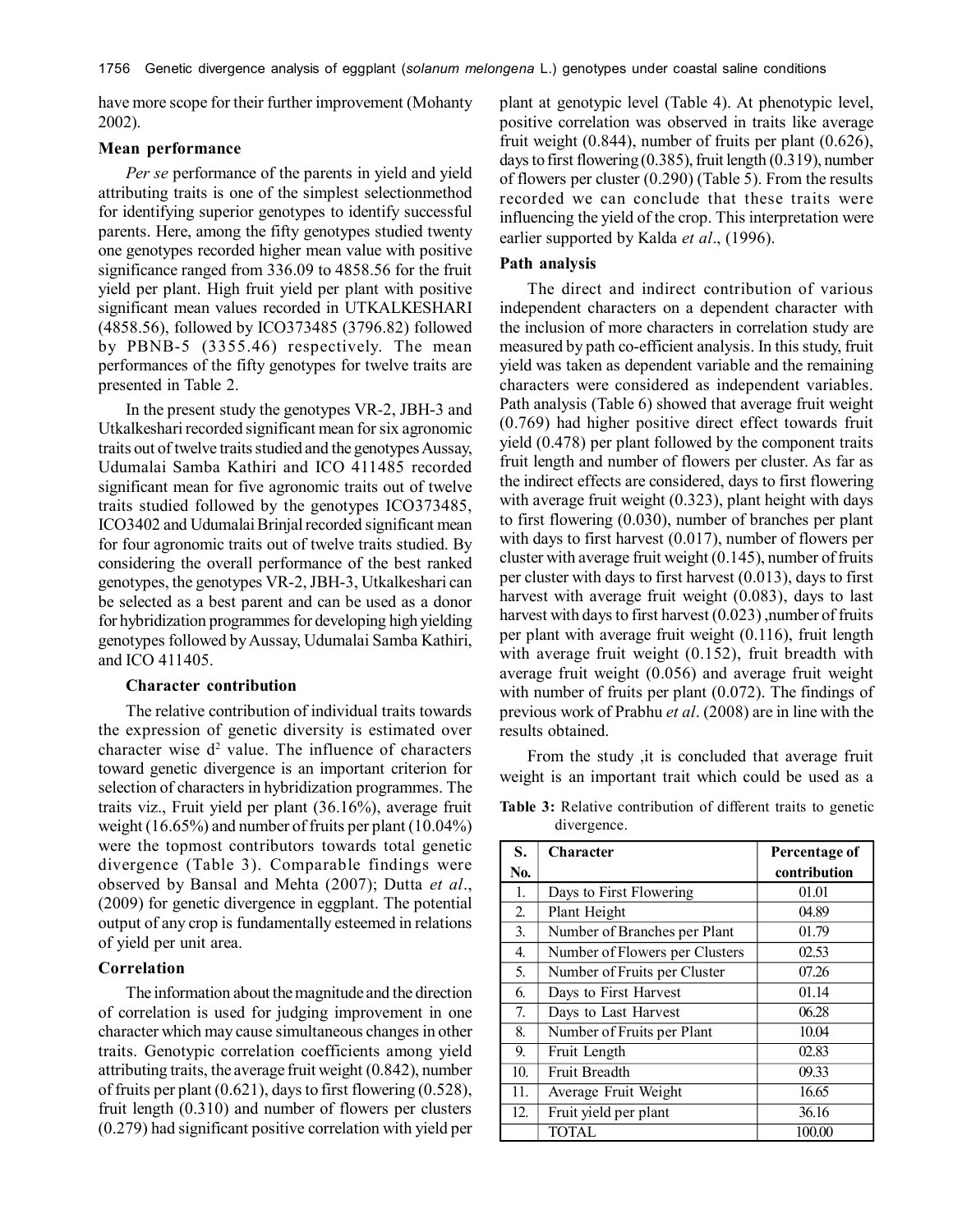| $-499$                                                                               |  |
|--------------------------------------------------------------------------------------|--|
|                                                                                      |  |
|                                                                                      |  |
|                                                                                      |  |
|                                                                                      |  |
| $\sim$ $\sim$ $\sim$ $\sim$ $\sim$                                                   |  |
|                                                                                      |  |
| tymic correlation coeffolents among vield affributing characters in economicat cenot |  |
| į<br>$\frac{1}{2}$                                                                   |  |
| $\frac{1}{2}$<br>ູ<br>Ĺ<br>Ē                                                         |  |

| Table 4: Genotypic correlation coefficients among yield |           |            |                 | attributing characters in eggplant genotypes |           |                         |            |                  |            |                |           |            |
|---------------------------------------------------------|-----------|------------|-----------------|----------------------------------------------|-----------|-------------------------|------------|------------------|------------|----------------|-----------|------------|
|                                                         | Days to   | Plant      |                 | Number of   Number of   Number               |           | Days to Days to         |            | Number<br>1      | Fruit      | Fruit          | Average   | Fruit      |
|                                                         | First     | Height     | <b>Branches</b> | Flowers                                      | of Fruits | First                   | Last       | of Fruits Length |            | <b>Breadth</b> | Fruit     | yield      |
|                                                         | Flowering |            | per Plant       | per Clusters per Cluster                     |           | Harvest Harvest         |            | per Plant        |            |                | Weight    | per plant  |
| Days to First Flowering                                 | 1.000     | $-0.562**$ | $-0.032$        | $-0.012$                                     | $-0.130$  | $-0.742**$              | $-0.288*$  | 0.399            | 0.210      | 0.170          | $0.421**$ | $0.528**$  |
| Plant Height                                            |           | 1.000      | $-0.364$ **     | $-0.066$                                     | $-0.300*$ | $-0.500**$   $-0.373**$ |            | 0.061            | $-0.007$   | $-0.342**$     | $-0.145$  | $-0.019$   |
| Number of Branches per Plant                            |           |            | 1.000           | 0.091                                        | 0.040     | $-0.345**$              | $-0.151$   | $-0.060$         | $0.115*$   | 0.079          | $-0.018$  | $-0.035$   |
| Number of Flowers per Clusters                          |           |            |                 | 1.000                                        | $-0.131*$ | $0.235***$              | $-0.055$   | $0.208*$         | $-0.009$   | $-0.105$       | $0.189*$  | $0.279**$  |
| Number of Fruits per Cluster                            |           |            |                 |                                              | 1.000     | $-0.257**$              | $-0.043$   | $-0.139$         | 0.098      | 0.134          | $-0.125$  | $-0.163*$  |
| Days to First Harvest                                   |           |            |                 |                                              |           | 1.000                   | $-0.455**$ | $-0.307**$       | 0.083      | $-0.428**$     | $0.109*$  | $-0.023$   |
| Days to Last Harvest                                    |           |            |                 |                                              |           |                         | 1.000      | $-0.245*$        | $-0.290**$ | $-0.074$       | $-0.208*$ | $-0.264**$ |
| Number of Fruits per Plant                              |           |            |                 |                                              |           |                         |            | 1.000            | $0.247**$  | $-0.041$       | 0.151     | $0.621**$  |
| Fruit Length                                            |           |            |                 |                                              |           |                         |            |                  | 1.000      | $0.109*$       | $0.198*$  | $0.310***$ |
| Fruit Breadth                                           |           |            |                 |                                              |           |                         |            |                  |            | 1.000          | 0.074     | 0.047      |
| Average Fruit Weight                                    |           |            |                 |                                              |           |                         |            |                  |            |                | 1.000     | $0.842**$  |
| Fruit yield per plant                                   |           |            |                 |                                              |           |                         |            |                  |            |                |           | 1.000      |

| ֧֚֚֚֚֚֚֚֚֚֚֚֚֚֚֚֚֚֚֡֡֜֡֜֡֜֓֡֡֓֡֡     |
|--------------------------------------|
| it that all all at an unio<br>ŏ<br>ĺ |
|                                      |
|                                      |
| )<br>ļ<br>$-11$                      |
|                                      |
| האת היא היא די די<br>j               |
| Contractor<br>i                      |
| いく さんきん くうしょう                        |
| $\overline{\phantom{a}}$<br>İ<br>l   |
| Tabl.                                |

|                                |           | j      |                 | )                              | $\mathbf{C}$<br>$\frac{1}{2}$ | $\frac{1}{2}$   |         |                    |          |                |               |                |
|--------------------------------|-----------|--------|-----------------|--------------------------------|-------------------------------|-----------------|---------|--------------------|----------|----------------|---------------|----------------|
|                                | Days to   | Plant  |                 | Number of   Number of   Number |                               | Days to Days to |         | Number   Fruit     |          |                | Fruit Average |                |
|                                | First     | Height | <b>Branches</b> | Flowers                        | of Fruits                     | First           | Last    | of Fruits   Length |          | <b>Breadth</b> | Fruit         | Fruit<br>yield |
|                                | Flowering |        | per Plant       | per Clusters per Cluster       |                               | Harvest         | Harvest | per Plant          |          |                | Weight        | per plant      |
| Days to First Flowering        | 1.000     | 0.333  | 0.125           | 0.131                          | 0.059                         | 0.448           | 0.428   | 0.372              | 0.255    | 0.288          | 0.341         | 0.385          |
| Plant Height                   |           | 1,000  | $-0.133$        | 0.071                          | $-0.097$                      | 0.391           | 0278    | 0.166              | 0.122    | $-0.074$       | $-0.020$      | 0.054          |
| Number of Branchesper Plant    |           |        | 1.000           | 0.118                          | $0.070$                       | $-0.034$        | 0.011   | $-0.027$           | 0.142    | 0.117          | 0.003         | -0.017         |
| Number of Flowers per Clusters |           |        |                 | 1.000                          | $-0.100$                      | 0.262           | 0.073   | 0.232              | 0.019    | $-0.060$       | 0.205         | 0.290          |
| Number of Fruits per Cluster   |           |        |                 |                                | 1.000                         | 0.006           | 0.084   | $-0.105$           | 0.124    | 0.168          | $-0.102$      | $-0.144$       |
| Days to First Harvest          |           |        |                 |                                |                               | 1.000           | 0.409   | $-0.009$           | 0.188    | $-0.022$       | 0.159         | 0.071          |
| Days to Last Harvest           |           |        |                 |                                |                               |                 | 1.000   | $-0.050$           | $-0.088$ | 0.111          | $-0.066$      | $-0.121$       |
| Number of Fruits per Plant     |           |        |                 |                                |                               |                 |         | 1.000              | 0.268    | 0.005          | 0.170         | 0.626          |
| Fruit Length                   |           |        |                 |                                |                               |                 |         |                    | 000      | 0.144          | 0.214         | 0.319          |
| Fruit Breadth                  |           |        |                 |                                |                               |                 |         |                    |          | 1.000          | 0.100         | 0.070          |
| Average Fruit Weight           |           |        |                 |                                |                               |                 |         |                    |          |                | 1.000         | 0.844          |
| Fruit yield per plant          |           |        |                 |                                |                               |                 |         |                    |          |                |               | 1.000          |